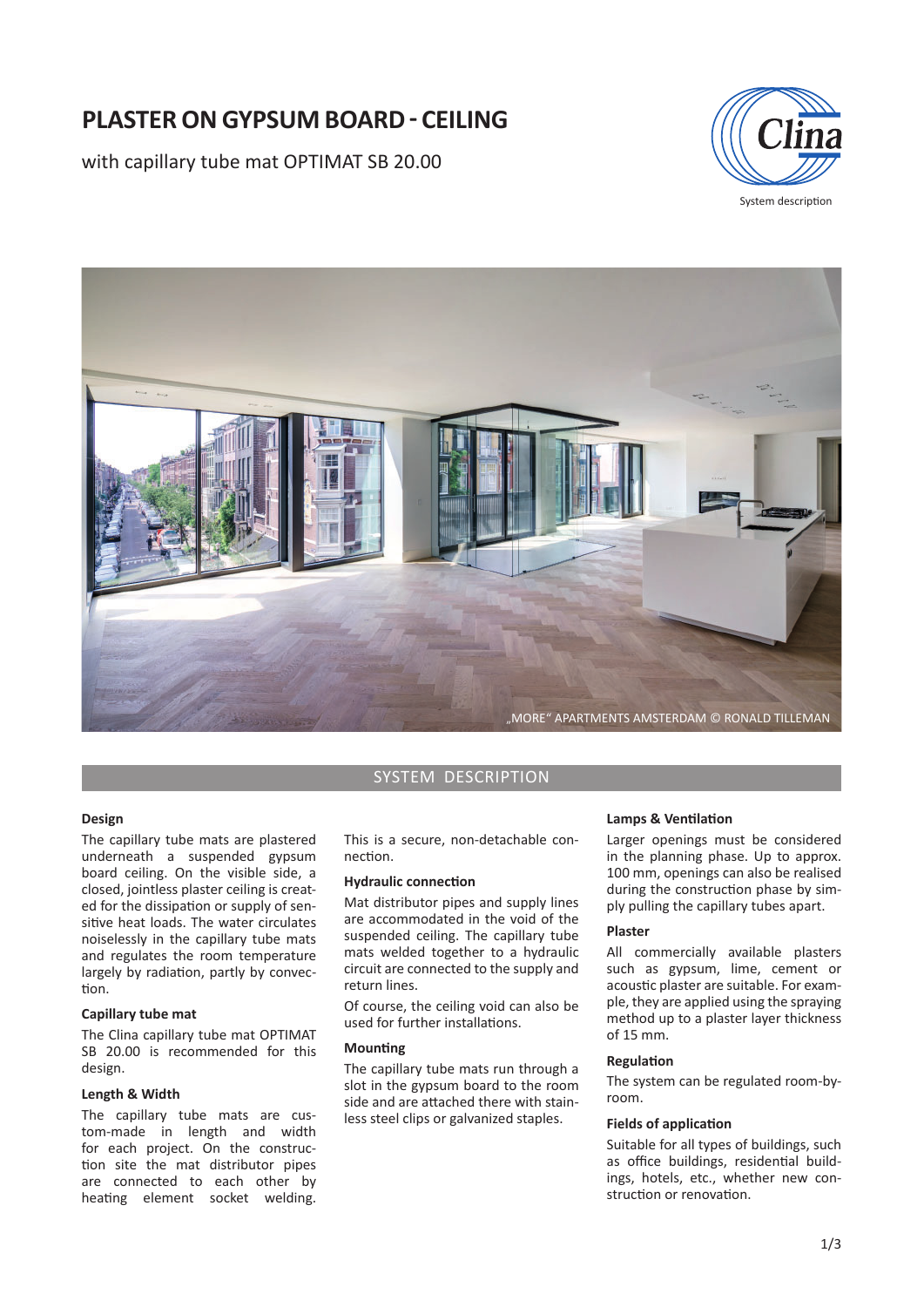# **PLASTER ON GYPSUM BOARD - CEILING**

# with capillary tube mat OPTIMAT SB 20.00



View of a ceiling section: plaster on gypsum board

The capillary tube mats are plastered underneath a suspended gypsum board ceiling.

System description

Mat distributor pipes and supply lines are accommodated in the void of the suspended ceiling.

The capillary tube mats run through a slot in the gypsum board panel to the room side and are attached there with stainless steel clips or galvanised staples.

Plaster, for example, is applied using the spraying method up to a layer thickness of 15 mm.

## RECOMMENDED CAPILLARY TUBE MAT

The OPTIMAT SB 20.00 consists of 2 round mat distributor pipes (20 x 2,0 mm) and capillary tubes (4,3 x 0,8 mm).

The constant distance between the capillary tubes (centre-to-centre distance) is 20 mm and is guaranteed by the omega ribbons.

## **Special features**

- high mechanical resilience
- low pressure loss
- good venting



## GENERAL INFORMATION ON CAPILLARY TUBE SYSTEMS

Clina capillary tube mats are used very successfully worldwide for heating and cooling various buildings.

The capillary tube system is extremely **comfortable:**

- noiseless temperature control
- draught-free
- even when heating, the surface temperature of the ceiling is always below the body temperature of the user (high thermal comfort)
- fast reaction

**Advantages** compared to classic single-pipe systems:

- low pressure loss
- very even temperature distribution and transmission
- larger exchange surface
- ideal for the use of environmental energy due to very small temperature differences between system and room temperature
- in combination with the heat pump, best COP values can be achieved

Capillary tube mats are **safe & durable**

Each individual Clina capillary tube mat is subjected to a leak test before dispatch. The test pressure is 20 bar - which corresponds to approximately 10 times the operating pressure.

A 15-year extended warranty applies to all Clina mats. The expected service life is more than 50 years under normal conditions of use. All Clina capillary tube mats are produced with high-tech machines & equipment in our manufacturing plant in Berlin-Brandenburg.

Single-pipe system Capillary tube system